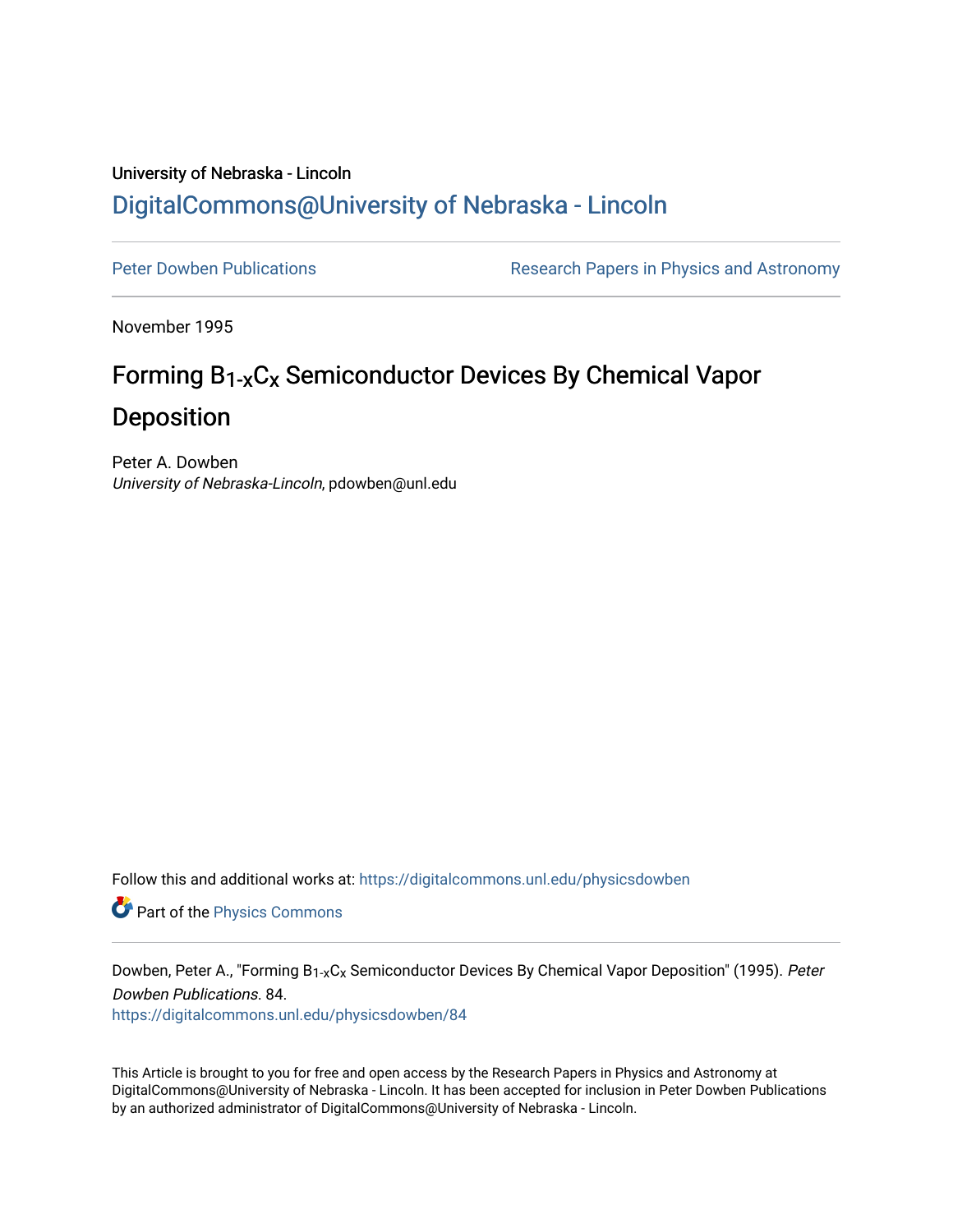

### US005468978A

## United States Patent <sup>[19]</sup> [11] Patent Number: 5,468,978

### **Dowben** [45] **Date of Patent: Nov. 21, 1995**

### 1541 **FORMING B,,C, SEMICONDUCTOR DEVICES BY CHEMICAL VAPOR DEPOSITION**

- [76] Inventor: **Peter A. Dowben**, 303 Halton Rd., Dewitt, N.Y. 13224
- [21] Appl. No.: 87,975
- [22] Filed: **Jul.** 7, **1993**
- [51] **Int. CL6** ......................... **HOlL** 49100; HOlL 291161; H01L 27/01; H01L 29/08
- [52] **U.S. Cl.** ............................ 2571258; 257177; 2571183;
- 2571187; 2571351; 2571359; 2571521
- [58] **Field of Search** .............................. 257177, 183, 187, 2571521, 258, 351, 359

### 1561 **References Cited**

### U.S. PATENT DOCUMENTS

4,957,773 911990 Spencer et al. . 4,980,198 1211990 Dowben et al. . 5,164,805 1111992 Lee .

### FOREIGN PATENT DOCUMENTS

0152069 8/1985 Japan.

## OTHER PUBLICATIONS

Sunwoo Lee et al., Characterization of Boron Carbide Thin Films Fabricated by Plasma, etc., Nov. 1992. Sunwoo Lee et al., Conductance in Microcrystalline  $B_{1}C$ . Si Heterojunction Diodes. Sunwoo Lee, The Properties of Boron Carbide/Silicon Heterojunction Diodes Fabricated by Plasma-Enhanced.

Primary Examiner-Rolf Hille

Assistant Examiner-Valencia Martin Wallace

### [571 **ABSTRACT**

Active semiconductor devices including heterojunction diodes and thin film transistors are formed by PECVD deposition of a boron carbide thin film on an N-type substrate. The boron to carbon ratio of the deposited material is controlled so that the film has a suitable band gap energy. Boron carbides such as  $B_{4.7}C$ ,  $B_{7.2}C$  and  $B_{19}C$  have suitable band gap energies between 0.8 and 1.7 eV. The stoichiometry of the film can be selected by varying the partial pressure of precursor gases, such as nido pentaborane and methane. The precursor gas or gases are energized, e.g., in a plasma reactor. The heterojunction diodes retain good rectifying properties at elevated temperature, e.g., up to 400' C.

### **12 Claims, 6 Drawing Sheets**

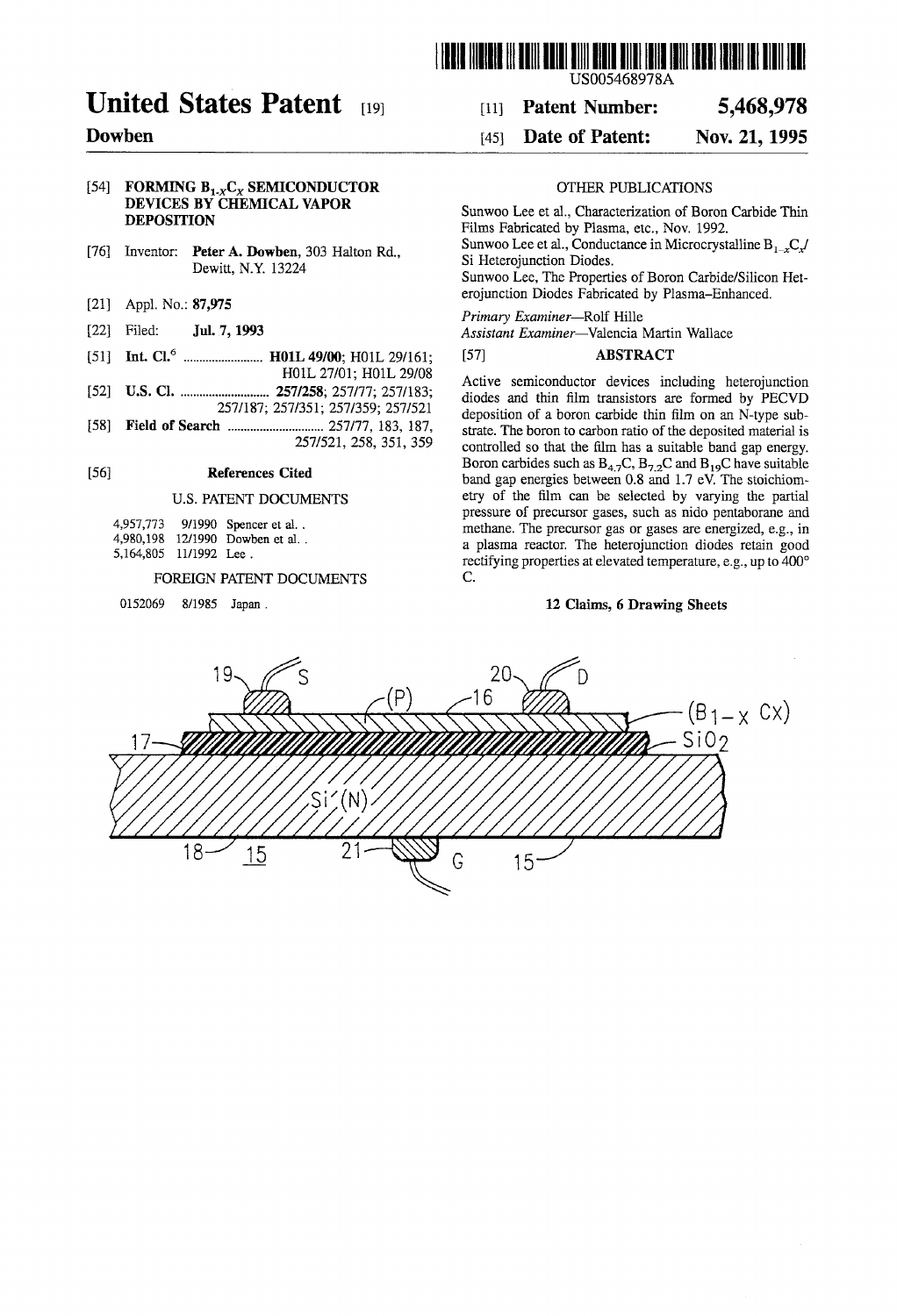

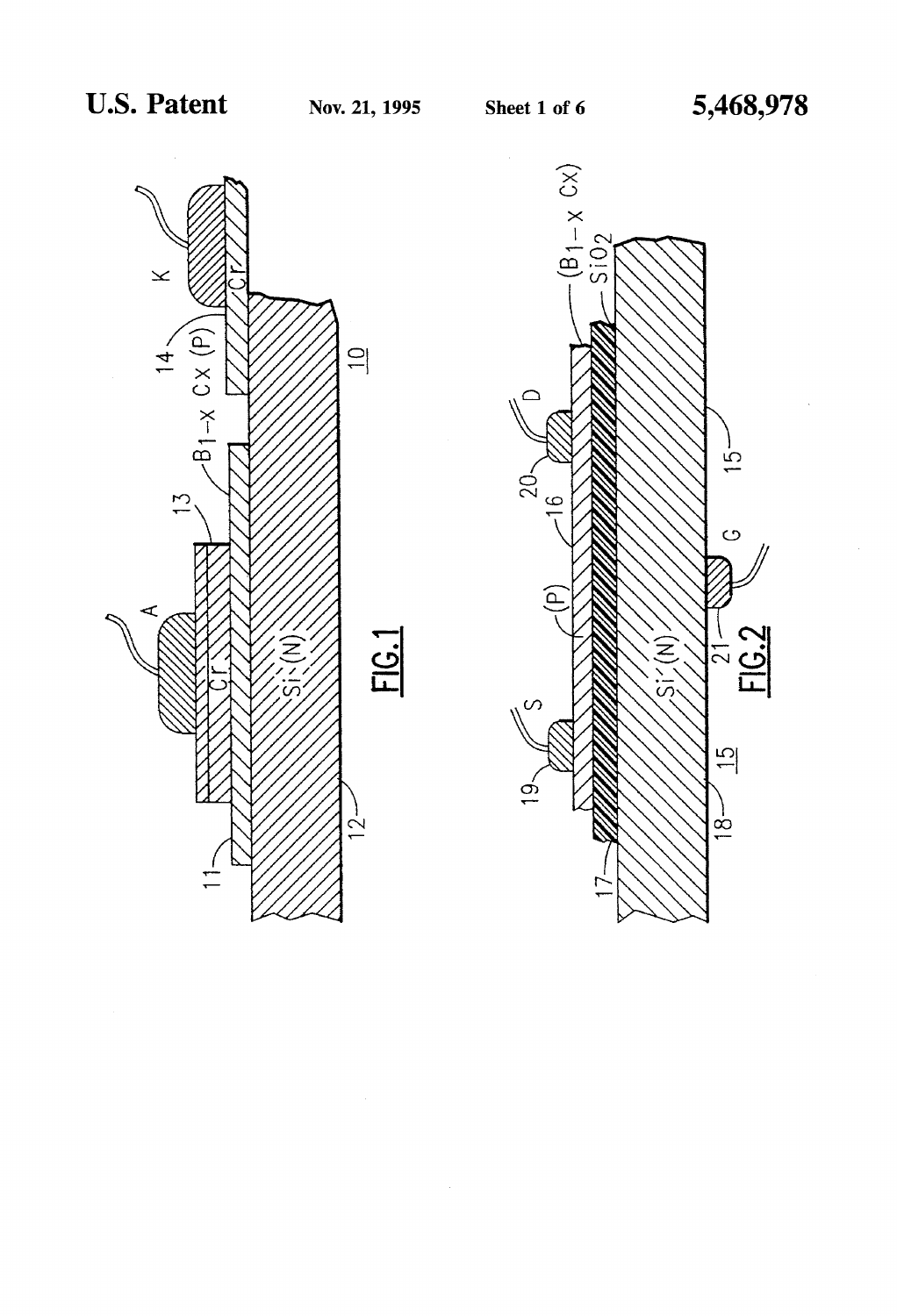



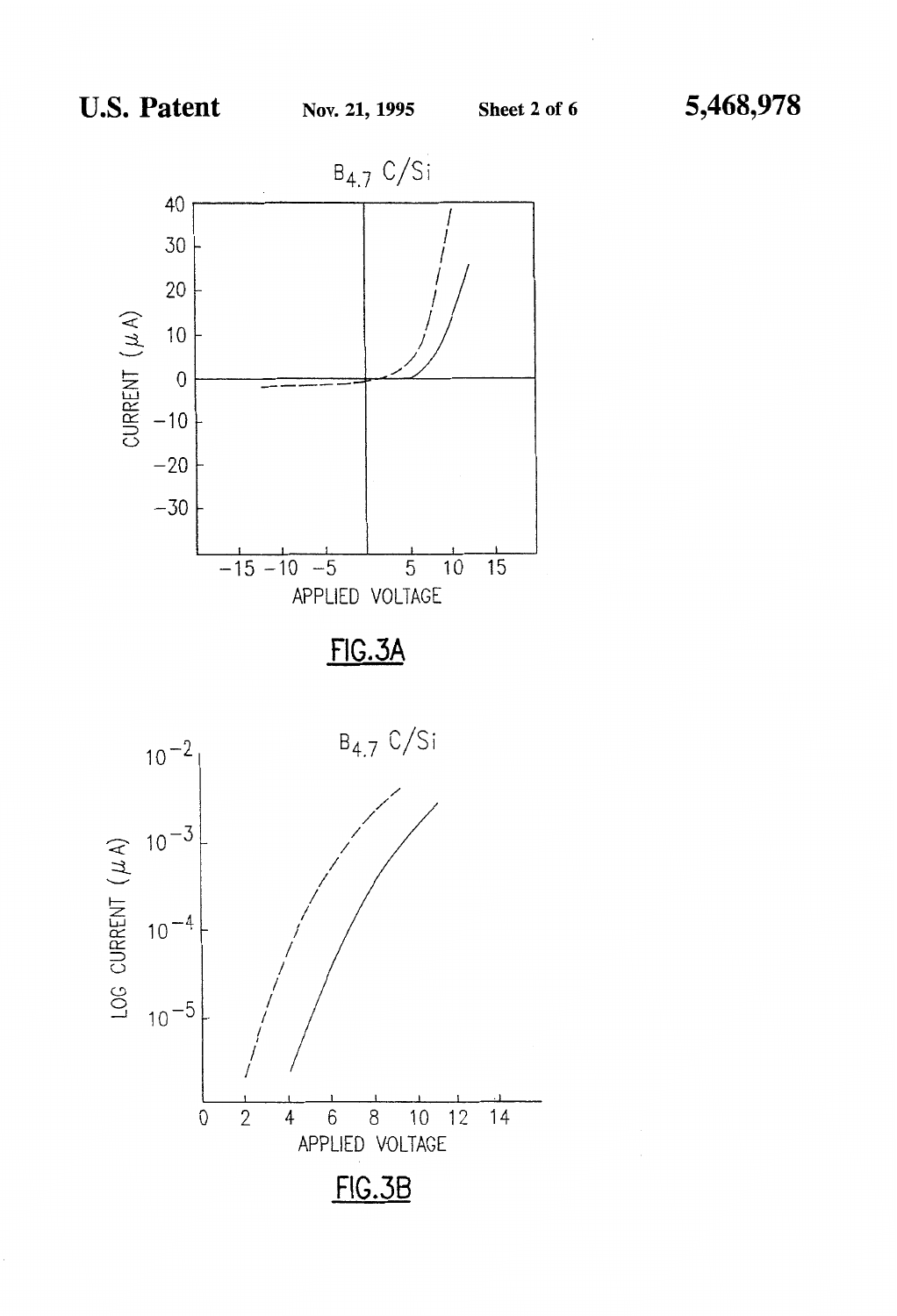



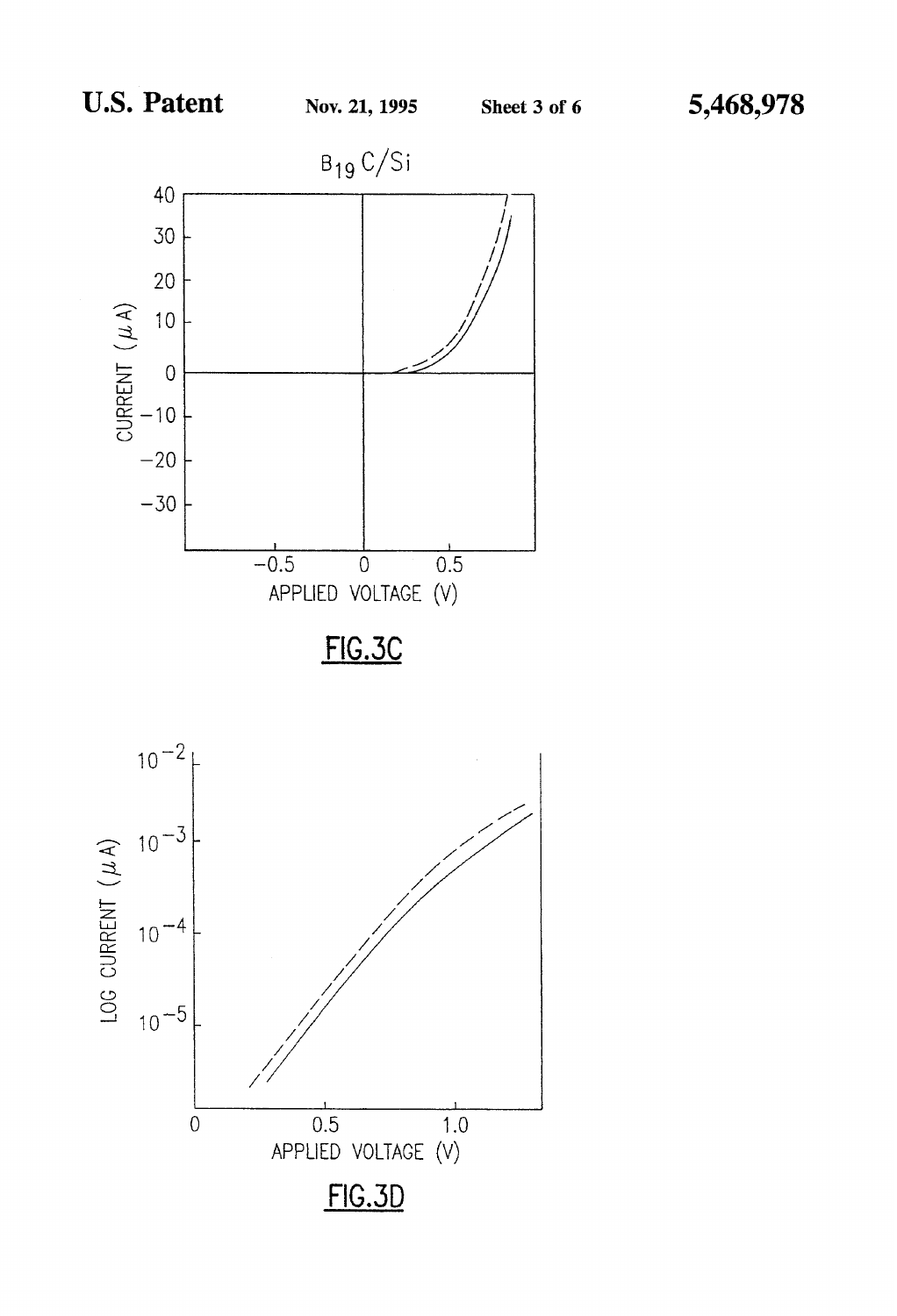

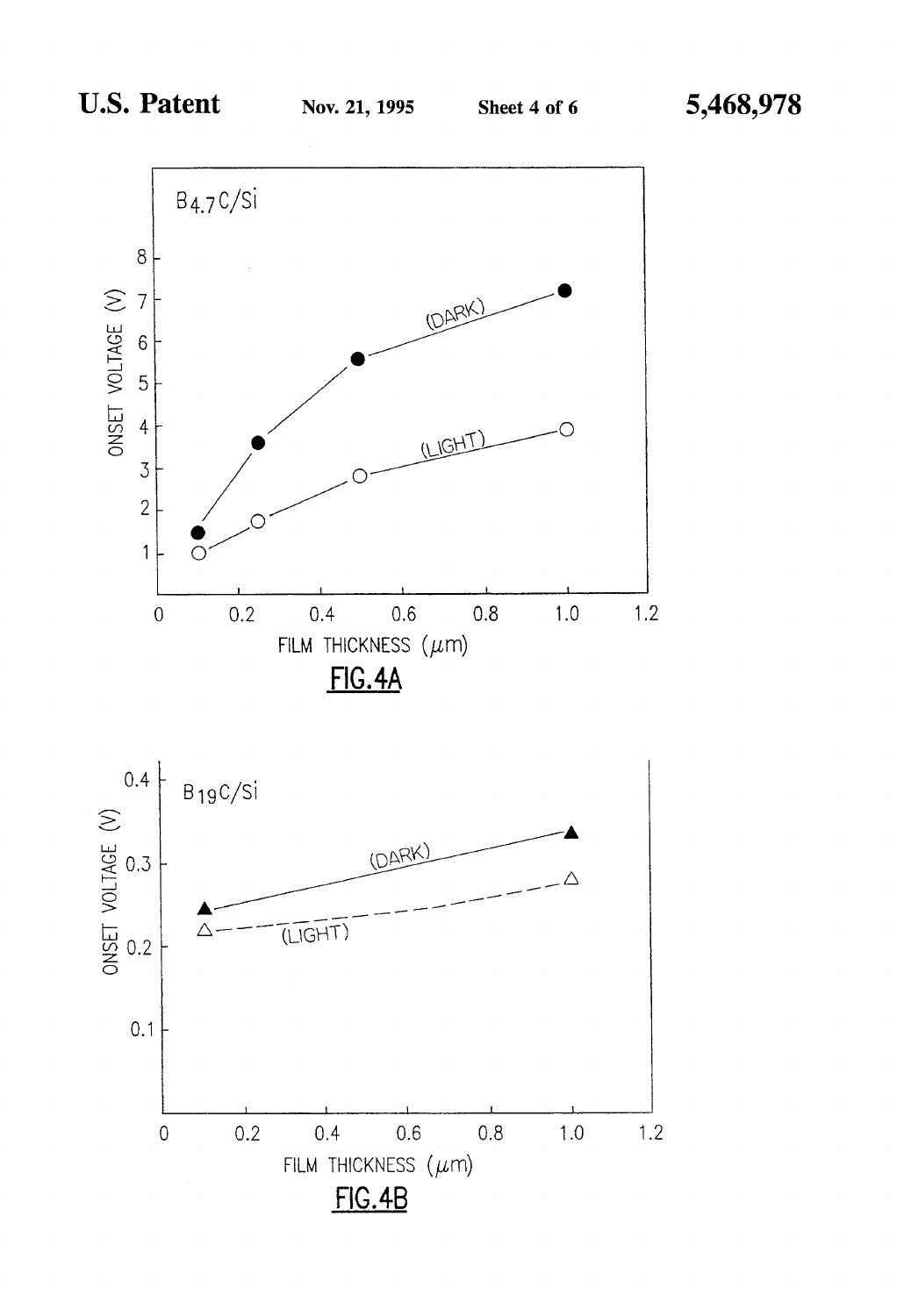$\sim$ 

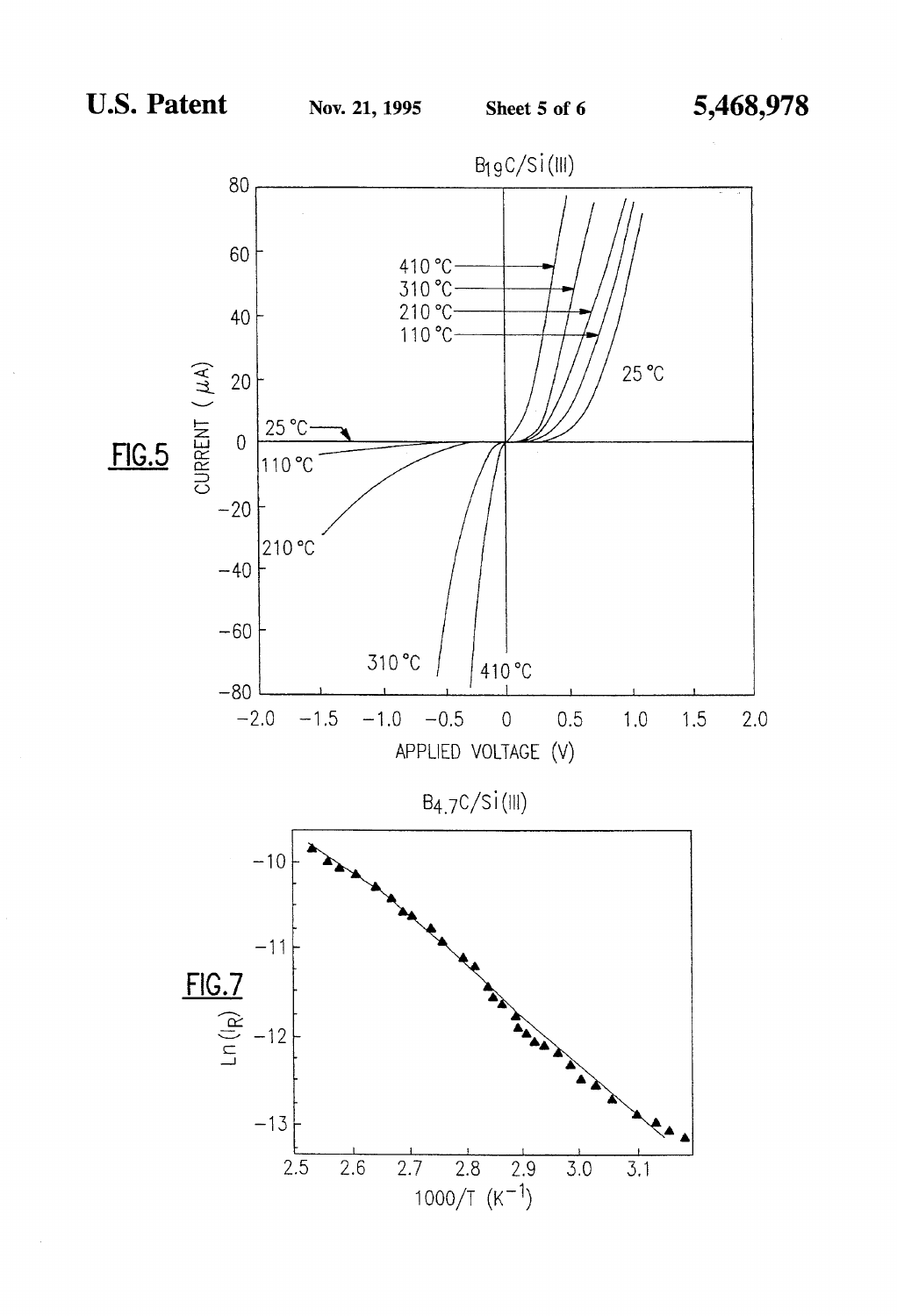

 $FIG.6$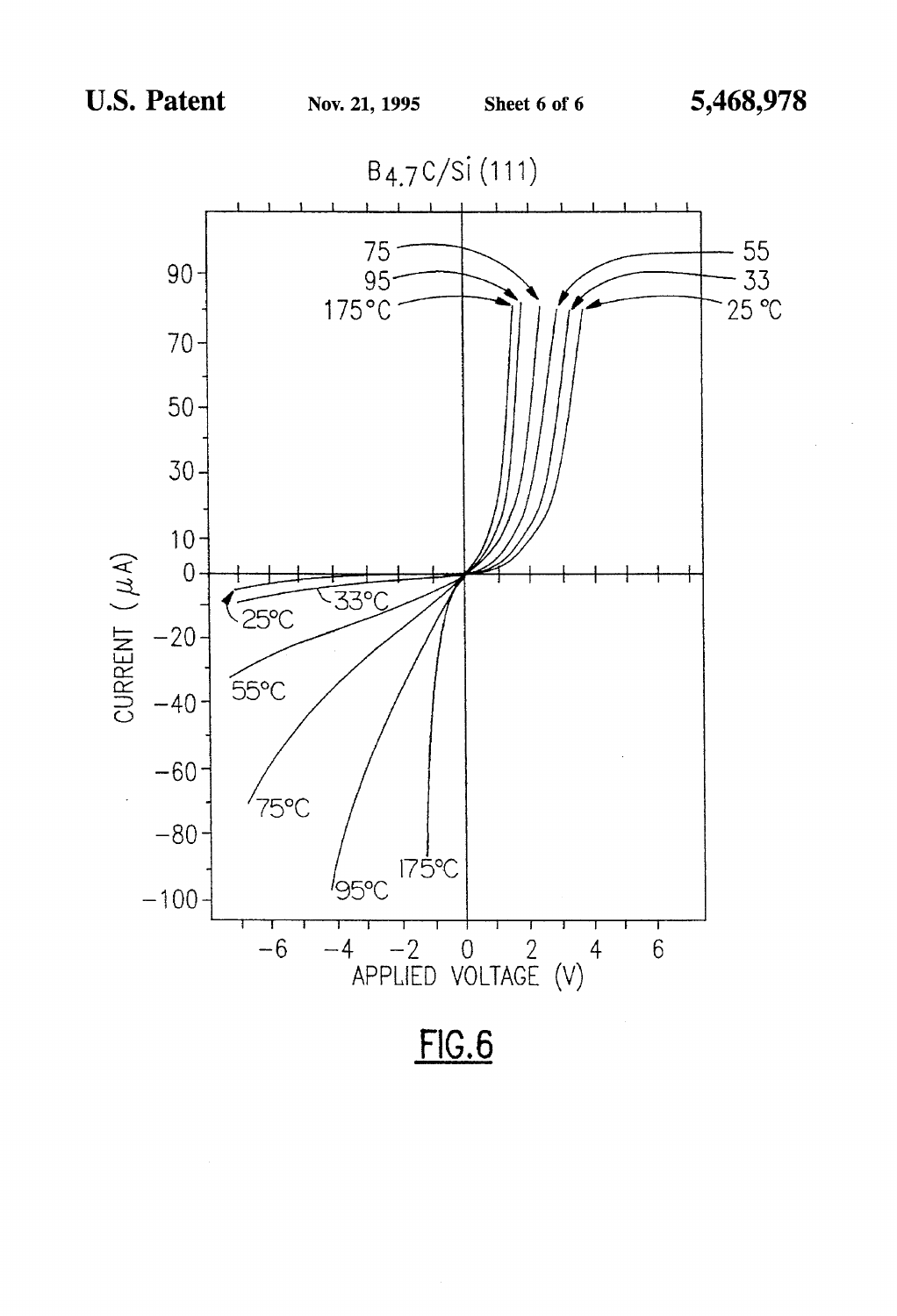10

### FORMING B<sub>1, Y</sub>C<sub>y</sub> SEMICONDUCTOR **DEVICES BY CHEMICAL VAPOR DEPOSITION**

This invention resulted in part from research conducted 5 under NSF grant DDM 92-22880, U.S. Air Force Contract No. F30602-89-C-0113 (Rome Labs) and U.S. Air Force grant AFOSR F49620-92-J-0503. The government has certain rights in the invention.

### BACKGROUND OF THE INVENTION

This invention relates to the process of deposition of boron carbide semiconductor material, and also to semiconductor devices formed by deposition of a boron carbide film.  $15\,$ The invention is more particularly directed to a technique for creating a layer of boron carbide with a boron-to-carbon ratio selected to achieve a suitable semiconductor energy band gap. The invention is also particularly directed to heterojunction semiconductor devices produced by this  $_{20}$ technique.

Techniques are known for forming boron-rich carbides. These techniques can employ alkanes and heavy boron cage molecules to deposit boron carbide thin films. Plasmaenhanced chemical vapor deposition (PECVD) can be employed to fabricate boron carbide films without resort to high temperatures or high pressures. These technique typically employ a halide of boron, e.g.  $BCl_3$ ,  $BBr_3$  or  $BI_3$ . Most<br>recently boranes, such as nido-decaborane and nido-pent-<br>aborane have gained interest, because these compounds are  $\frac{30}{25}$  FIG. 2 is a schematic cross safe and stable, yet produce a vapor pressure of several Torr FIG. **2** is a schematic cross section of a heterographic film<br>transistor according to an embodiment of this invention. at room temperature. However, until very recently, only him transistor according to an embodiment of this invention.<br>In the materials could be produced FIGS. 3A, 3B, 3C and 3D are voltage-current characterlow-resistivity boron carbide materials could be produced, FIGS. 3A, 3B, 3C and 3D are voltage-current i.e. materials with resistivities on the order of about ten istics of heterojunction diodes of this invention. i.e., materials with resistivities on the order of about ten istics of heterojunction diodes of this invention.<br>ohm-cm at room temperature. Boron carbide material of this <sub>35</sub> FIGS. 4A and 4B are curves of the relationship ohm-cm at room temperature. Boron carbide material of this  $35$ type has an extremely low band gap, and is not suited as a bias threshold or onset voltage to film thickness for heterosemiconductor material.  $\qquad \qquad \text{junction} \quad \text{id } \mathcal{C}$ 

At the same time, boron carbide has become an attractive FIGS. 5 and 6 show the variation of current-voltage material because of its inherent hardness and durability. characteristics with temperature for heterojunction tra Boron carbide, like other boron-containing materials, has 40 tors according to this invention. been considered for high temperature electronic devices FIG. 7 is a curve showing the relation of reverse current because it retains its useful characteristics at elevated tem-<br>to inverse temperature for heteroiunction dio peratures. For example, boron carbide is know to have a invention. melting temperature of 2350" C., a strength of 50 ksi, a hardness of 2800 kg/mm<sup>2</sup>, and a thermal conductivity of  $45$  DETAILED DESCRIPTION OF THE 0.22 cal/cm/sec/°C./cm. Diamond and silicon carbide have pretently between EMBODIMENT 0.22 cavent sec/~C./cm. Diamond and silicon carbide have PREFERRED EMBODIMENT been investigated because of their good thermal and mechanical characteristics, and because of their wide band<br>gaps. However, these materials have not yet proven cost  $0.1 \mu m$  were grown on n-type Si[1,1,1] doped to  $7 \times 10^{14}$ /

selected so as to achieve a suitable semiconductor band gap temperature to temperatures well over 400° C.

on the order of 0.7 to 1.8 eV. This boron carbide layer is P-type material, without requiring doping. The boron to carbon ratio is between 2.4 and 50, so that the boron carbide film has a resistivity in the range of  $10^4$  to  $10^{10}$  ohmcentimeters.

In one technique, a precursor vapor such as carborane is introduced into the chamber in which the substrate is located. Then the boron and carbon atoms are dissociated by radiation, e.g. by X-ray lithography or laser writing. The boron and carbon re-associate as the boron carbide semiconductor film at selected locations on the substrate on which the radiation was incident. In an alternative technique, a vapor mixture of nido pentaborane and methane or another alkane is introduced into a PECVD reactor that holds the substrate. The vapors are energized by radio frequency energy applied to the reactor. This dissociates the carbon and boron atoms which reform as the boron carbide film on the substrate. A suitable plasma chamber in which this technique can be carried out is shown and described in U.S. Pat. No. 4,957,773.

The above and many other objects, features, and advantages of this invention will become apparent from the ensuing description of a preferred embodiment, to be read in conjunction with the accompanying Drawing.

### BRIEF DESCRIPTION OF THE DRAWING

characteristics with temperature for heterojunction transis-

to inverse temperature for heterojunction diodes of this

effective. The composition of the boron carbide film was controlled by adjusting the partial pressure ratio of nido-pent-**OBJECTS AND SUMMARY OF THE** aborane  $(B_5H_9)$  and methane  $(CH_4)$ . The film deposition was<br>INVENTION about 400° C. in a custom designed parallel undertaken at about 400° C. in a custom designed parallel It is an object of this invention to provide cost-effective plate 13.56 MHz radio-frequency PECVD reactor described<br>
It is an object of this invention to provide cost-effective 55 previously in U.S. Pat. No. 4,957,773. The boron-carbide based semiconductor devices and techniques<br>to fabricate same.<br>thin films were determined by Auger electron in this were determined by Auger electron. to fabricate same.<br>It is another object to provide a semiconductor device compositions were chosen and have been well characterized It is another object to provide a semiconductor device compositions were chosen and have been well characterized.<br>Suited for use in high temperatures or other harsh environ-<br>These compositions  $B_{\alpha}C_1B_{\alpha}C_2$  and  $B_{\alpha$ suited for use in high temperatures or other harsh environ-<br>mental conditions B<sub>4,7</sub>C,B<sub>7,2</sub>C and B<sub>19</sub>C, have band gaps<br>60 that are experimentally determined to be 0.8, 0.9 and 1.2 eV, According to an aspect of this invention, a heterojunction respectively, using optical absorption spectroscopy. To charsemiconductor device, e.g., a diode or a thin film transistor, acterize the properties of the mesa type diodes, I-V characcan be fabricated by deposition of a thin film of boron teristic curves were obtained. Co-planar chromium eleccarbide onto a substrate of a semiconductor material, such as trodes were deposited on boron carbide films by thermal N-type  $[1,1,1]$  silicon, silicon carbide, or another suitable 65 evaporation for high temperature studies. I-V characteristics material. The boron carbide has its boron-carbon ratio of the heterojunction devices were evaluated from room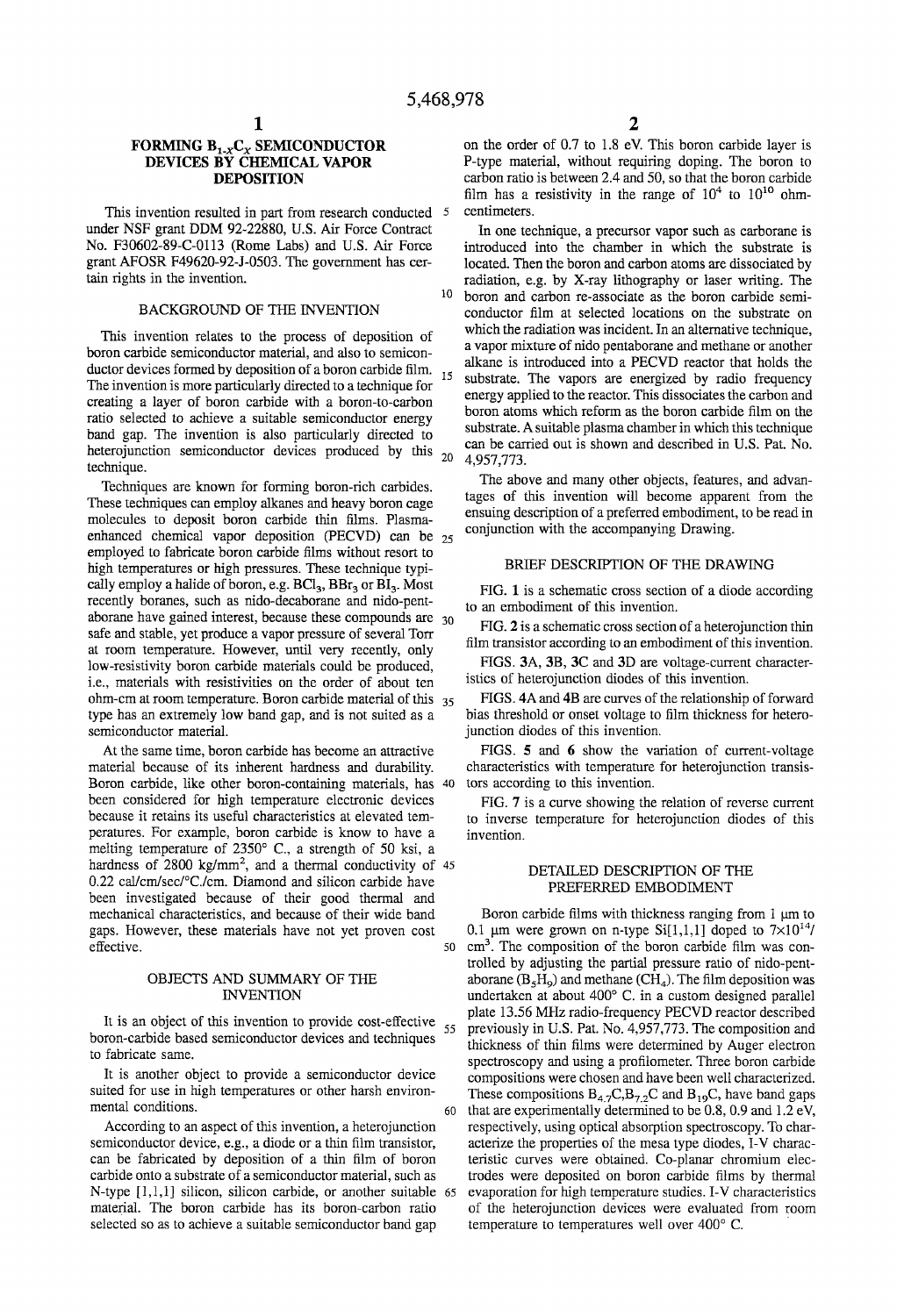PN heterojunction diodes, as shown in FIG. 1, were difference of 300 meV in band gap between the two boron formed by depositing boron carbide thin films on N-type Si carbides explains the greater temperature sensitivity of formed by depositing boron carbide thin films on N-type Si carbides explains the greater temperature sensitivity of the [1,1,1] substrates. The deposited boron carbide films are heterojunction made with the smaller-band-ga available over a wide range of stoichiometries, i.e.,  $B_{1-x} C X$ , bides.<br>where 0.02 $\le x \le 0.29$ . Compositional uniformity was where  $0.02 \le x \le 0.29$ . Compositional uniformity was 5 The heterojunction boron carbide/silicon diodes exhibit achieved. The composition was selected by controlling the explanation. The composition was selected by controlling the<br>
relative partial pressures of  $B_5H_9$  and CH<sub>4</sub> supplied to the<br>
relative particularly with the large-band-gap<br>
relative on the order of 10<sup>4</sup> to 10<sup>10</sup> obm c tivities on the order of  $10^4$  to  $10^{10}$  ohm centimeters. The boron to carbon ratio is on the order of 2.4 to 50. The boron to carbon ratio is on the order of 2.4 to 50. The to silicon carbide/silicon heterojunction diodes. The behav-<br>chromium electrodes were deposited in contact with the  $10$  for of boron carbide/silicon heterojunctions p-type boron carbide film and with the  $\Omega$ -type substrates, ture compares well with not only SiC/Si heterojunction but respectively serving as anode and cathode electrodes. also with diamond-based homojunction and Schott

FIG. 1 shows a general diode structure 10, with a boron carbide film 11 deposited in contact with the silicon sub-13,14 serving as anode A and cathode K. As described below mond-based diodes. The reduced resistance with increasing the stoichiometry of the film 11 determines its band gap temperature is explained by the increased mobili characteristics, so that the heterojunction diode can be designed for a specific function or environment.

this case a thin film transistor 15. A thin film boron carbide other insulating layers such as a deposited BN layer could be  $_{25}$  used if desired.

As we shall see shortly, devices of these type have good<br>high temperature characteristics, and are stable in many<br>harsh environments, making the heterojunction devices<br>specially rugged and thus attractive for many applica

Boron carbide deposited on n-type silicon doped to mod- <sup>35</sup> PN  $B_{4.7}C/Si$  and  $B_{1.9}C/Si$  heterojunction diodes, as a funcerate doping level  $(7\times10^{14}/cm^3$  or smaller) makes an excel-<br>tion of film thickness. The effect

acteristic for the  $B_{4.7}$  C/Si diode while FIG. 3B shows black triangle).<br>logarithmically the habevier of guarant relative to earlier 40 logarithmically the behavior of current relative to applied  $40$  me threshold of forward current flow in the analog I-V voltage for the same diode.

FIGS. 3C and 3D plot similar relationships for the diode as a function of increasing boron carbide film thickness of formed of  $B_{19}$  C/Si materials. In each case the dash line both  $B_{4.2}$ C and  $B_{19}$ C. Film thickness formed of B<sub>19</sub> C/Si materials. In each case the dash line both  $B_{4.7}C$  and  $B_{1.9}C$ . Film thickness has a dramatic effect on shows the behavior under the influence of visible light  $\epsilon$ . I-V characteristic for the B<sub>A</sub> wavelengths, while the solid line shows the dark character- $\frac{1}{2}$  tribution charge in the space charge bilayer explains the

characteristics for both B<sub>4.7</sub>C and B<sub>19</sub>C are stable and lack width, as is clear from these plots of different film thickness an expontial increase. This behavior is due to high resistivity  $\epsilon_0$  boron carbides on Si[1 an expontial increase. This behavior is due to high resistivity  $_{50}$ of the boron carbide films, which is order of 10<sup>9</sup>  $\Omega$ cm at it is clear that the space charge bilayer width for B<sub>4,7</sub>C/Si is room temperature. Diodes fabricated out of diamond also much larger than space charge width for  $B_{19}C/Si$ . Enhanceshow similar characteristics of high resistivity materials. ment of current by light is different between low- and Unlike the pure boron carbide material, the boron carbide/ high-carbon concentration diodes. The analog diode onset silicon heterojunction is seen to be strongly photoactive.  $55$  voltage for  $B_{4.7}C/Si$  is much larger than that for  $B_{1.9}C/Si$ ; on Visible light enhances the current in both the forward and the other hand, the photocurr reverse bias directions, but the effect of light is most for the high carbon content diode is greater than that for the pronounced in the forward direction, as seen in FIGS. 3A low carbon content diode as shown in FIGS. 3A and 3C. and 3C. This is consistent with formation of a space charge FIG. **5** shows the current-voltage characteristics of a bilayer at the boron carbide/silicon interface.  $60 B_{19}C/Si$  PN heterojunction diode for a temperature range of

voltage characteristic of the  $B_{19}C/Si$  heterojunction diode properties and is comparatementure range from 25° C, to over 400° C. The diode diamond or silicon carbide. temperature range from  $25^{\circ}$  C. to over 400 $^{\circ}$  C. The diode onset voltages for forward bias are reduced as temperature As also shown in FIG. **5,** the reverse current characteristic is increased. The current-voltage characteristic for the 65 is also sensitive to changes in temperature. Reverse current  $B_{7,2}$ C/Si heterojunction diode is more temperature sensitive in the  $B_{19}$ C/Si heterojunction the diode increase greatly with

ior of boron carbide/silicon heterojunctions with tempera-<br>ture compares well with not only SiC/Si heterojunction but respectively serving as anode and cathode electrodes. also with diamond-based homojunction and Schottky<br>FIG 1 shows a general diode structure 10 with a boron diodes. The reduced series resistance of the diodes with carbide film 11 deposited in contact with the silicon sub-<br>strate 12, and with respective chromium metallizations  $15$  heterojunction diodes, is similar to that observed in diaheterojunction diodes, is similar to that observed in diatemperature is explained by the increased mobility and carrier concentration in both materials. The activation energy of the series resistance for diamond-based diodes is<br><sup>20</sup> much smaller than the activation energies observed for FIG. 2 shows the general structure of another device, in  $^{20}$  much smaller than the activation energies observed for  $^{16}$  case a thin film transistor  $^{15}$ . A thin film boron carbide, boron carbide/silicon heterojunc layer 16 is deposited atop an insulating layer 17 on a silicon energy and conductances for diamond based diodes can be<br>substrate 18 In this case the layer 17 is silicon a silicon almost metallic in value depending upon the substrate  $18$ . In this case the layer  $17$  is silicon oxide, but<br>other insulating layers such as a deposited BN layer could be and quality of the PN junction. This results from many causes including the penetration depth of the dopants and the doping concentration, Similar shortcomings occur also in Source and drain electrodes 19 and 20 are formed on the<br>P-type boron carbide film layer 16, and a gate electrode 21<br>is in contact with the substrate 18. In this case the thin film<br>becompletely eliminated with boron carbide 16 serves as a P-type channel.<br>
16 serves as a P-type channel.<br>
<sup>30</sup> carrier concentrations. Furthermore, it is relatively easy to<br>
As we shall see shortly, devices of these type have good<br>
denosit horon carbide on N-type

lent PN heterojunction diode as seen in FIGS. 3A to 3D. by comparing the irradiated-device curves (open circle and FIG. 3A shows the current versus applied voltage char- open triangle) with the dark-device curves (black circle and

ltage for the same diode.<br>FIGS. 3C and 3D plot similar relationships for the diode as a function of increasing boron carbide film thickness of  $s<sub>45</sub>$  I-V characteristic for the B<sub>4.7</sub>C/Si heterojunction. The disistics. variability of the onset voltage of the diodes. The distribu-As shown in FIGS. 3B and 3D, the current versus voltage tion of charge can be adjusted by a change in the depletion

FIG. **5** shows the temperature variability of current-<br> $25^{\circ}$  C. to 410° C. This diode shows excellent rectifying<br>blage characteristic of the B<sub>10</sub>C/Si heterojunction diode properties and is comparable to diodes fabrica

than is the case for the  $B_{19}C/Si$  heterojunction diode. The increasing temperature. Both diode breakdown voltage and